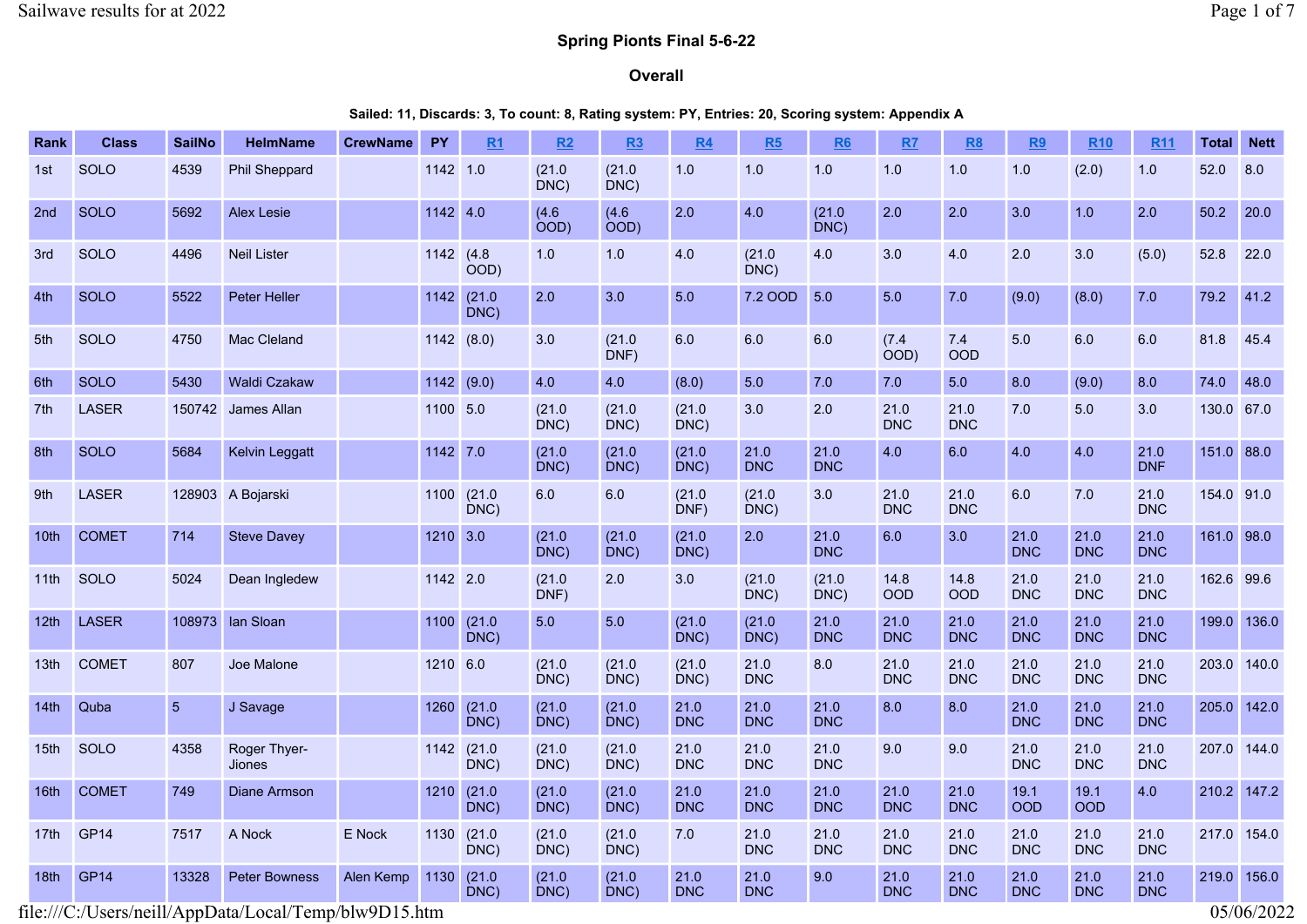|                  | Sailwave results for at 2022  |               |                    |             |      |                    |                |                |                    |                    |                    |                    |                    |                    |                    |                    |              | Page 2 of 7 |
|------------------|-------------------------------|---------------|--------------------|-------------|------|--------------------|----------------|----------------|--------------------|--------------------|--------------------|--------------------|--------------------|--------------------|--------------------|--------------------|--------------|-------------|
| Rank             | <b>Class</b>                  | <b>SailNo</b> | <b>HelmName</b>    | CrewName PY |      | <u>R1</u>          | <u>R2</u>      | <u>R3</u>      | <u>R4</u>          | <u>R5</u>          | <u>R6</u>          | <u>R7</u>          | R8                 | R <sub>9</sub>     | <b>R10</b>         | <b>R11</b>         | <b>Total</b> | <b>Nett</b> |
| 19th             | <b>RS VISION</b>              |               |                    |             |      | 1137 (21.0<br>DNC) | (21.0)<br>DNC  | (21.0)<br>DNC) | 21.0<br><b>DNC</b> | 21.0<br><b>DNC</b> | 21.0<br><b>DNC</b> | 21.0<br><b>DNC</b> | 10.0               | 21.0<br><b>DNC</b> | 21.0<br><b>DNC</b> | 21.0<br><b>DNC</b> | 220.0        | 157.0       |
| 20 <sup>th</sup> | <b>LASER</b><br><b>RADIAL</b> |               | 176867 Ed Bojarski |             | 1147 | (21.0)<br>DNC)     | (21.0)<br>DNF) | (21.0)<br>DNC) | 21.0<br><b>DNC</b> | 21.0<br><b>DNC</b> | 21.0<br><b>DNC</b> | 21.0<br><b>DNC</b> | 21.0<br><b>DNC</b> | 21.0<br><b>DNC</b> | 21.0<br><b>DNC</b> | 21.0<br><b>DNC</b> | 231.0 168.0  |             |

#### Start: Start 1, Finishes: Place

| <b>Rank</b>     | <b>Class</b> | <b>SailNo</b> | <b>HelmName</b>       | <b>CrewName</b> | <b>PY</b> | <b>Elapsed</b> | <b>Corrected</b> | <b>Points</b> |
|-----------------|--------------|---------------|-----------------------|-----------------|-----------|----------------|------------------|---------------|
| $\overline{1}$  | <b>SOLO</b>  | 4539          | <b>Phil Sheppard</b>  |                 |           | 1142 39.48     | 0.34.51          | 1.0           |
| 2               | <b>SOLO</b>  | 5024          | Dean Ingledew         |                 | 1142      | 40.47          | 0.35.43          | 2.0           |
| 3               | <b>COMET</b> | 714           | <b>Steve Davey</b>    |                 | 1210      | 44.16          | 0.36.35          | 3.0           |
| $\overline{4}$  | <b>SOLO</b>  | 5692          | Alex Lesie            |                 | 1142      | 43.01          | 0.37.40          | 4.0           |
| 5               | <b>SOLO</b>  | 4496          | <b>Neil Lister</b>    |                 | 1142      | <b>OOD</b>     |                  | 4.8           |
| $6\phantom{1}6$ | <b>LASER</b> | 150742        | James Allan           |                 | 1100      | 42.45          | 0.38.52          | 5.0           |
| $\overline{7}$  | <b>COMET</b> | 807           | Joe Malone            |                 | 1210      | 48.48          | 0.40.20          | 6.0           |
| 8               | <b>SOLO</b>  | 5684          | <b>Kelvin Leggatt</b> |                 | 1142      | 47.22          | 0.41.29          | 7.0           |
| 9               | <b>SOLO</b>  | 4750          | Mac Cleland           |                 | 1142      | 47.40          | 0.41.44          | 8.0           |
| 10              | <b>SOLO</b>  | 5430          | <b>Waldi Czakaw</b>   |                 | 1142      | 48.48          | 0.42.44          | 9.0           |

### R2

## Start: Start 1, Finishes: Place

| Rank           | <b>Class</b>        | <b>SailNo</b> | <b>HelmName</b>     | <b>CrewName</b> | <b>PY</b> | <b>Elapsed</b> | <b>Corrected</b> | <b>Points</b> |
|----------------|---------------------|---------------|---------------------|-----------------|-----------|----------------|------------------|---------------|
| 1              | <b>SOLO</b>         | 4496          | <b>Neil Lister</b>  |                 |           | 1142 27.36     | 0.24.10          | 1.0           |
| 2              | <b>SOLO</b>         | 5522          | <b>Peter Heller</b> |                 | 1142      | 28.33          | 0.25.00          | 2.0           |
| 3              | <b>SOLO</b>         | 4750          | Mac Cleland         |                 |           | 1142 29.46     | 0.26.04          | 3.0           |
| $\overline{4}$ | <b>SOLO</b>         | 5430          | <b>Waldi Czakaw</b> |                 | 1142      | 29.48          | 0.26.06          | 4.0           |
| 5              | <b>SOLO</b>         | 5692          | Alex Lesie          |                 |           | 1142 OOD       |                  | 4.6           |
| 6              | <b>LASER</b>        | 108973        | <b>lan Sloan</b>    |                 |           | 1100 28.44     | 0.26.07          | 5.0           |
| 7              | <b>LASER</b>        | 128903        | A Bojarski          |                 | 1100      | 29.09          | 0.26.30          | 6.0           |
| 8              | <b>SOLO</b>         | 5024          | Dean Ingledew       |                 | 1142      | <b>DNF</b>     |                  | 21.0          |
| 8              | <b>LASER RADIAL</b> | 176867        | Ed Bojarski         |                 | 1147      | <b>DNF</b>     |                  | 21.0          |

file:///C:/Users/neill/AppData/Local/Temp/blw9D15.htm 05/06/2022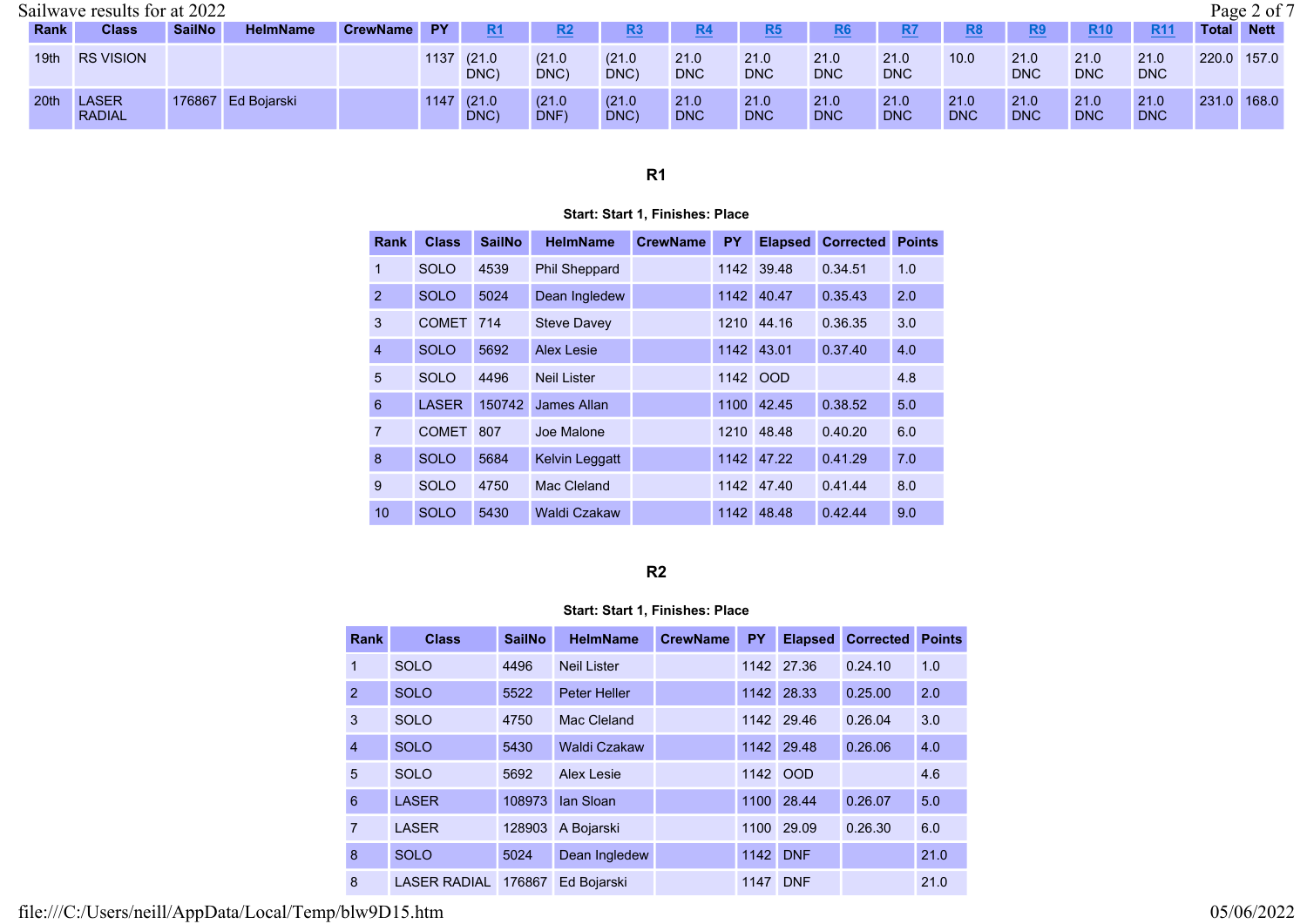| Rank           | <b>Class</b> | <b>SailNo</b> | <b>HelmName</b>     | <b>CrewName</b> | <b>PY</b> | <b>Elapsed</b> | <b>Corrected</b> | <b>Points</b> |
|----------------|--------------|---------------|---------------------|-----------------|-----------|----------------|------------------|---------------|
| $\mathbf 1$    | <b>SOLO</b>  | 4496          | <b>Neil Lister</b>  |                 |           | 1142 25.05     | 0.21.58          | 1.0           |
| 2              | <b>SOLO</b>  | 5024          | Dean Ingledew       |                 |           | 1142 25.11     | 0.22.03          | 2.0           |
| 3              | <b>SOLO</b>  | 5522          | <b>Peter Heller</b> |                 | 1142      | 28.50          | 0.25.15          | 3.0           |
| $\overline{4}$ | <b>SOLO</b>  | 5430          | <b>Waldi Czakaw</b> |                 | 1142      | 32.54          | 0.28.49          | 4.0           |
| 5              | <b>SOLO</b>  | 5692          | <b>Alex Lesie</b>   |                 | 1142      | <b>OOD</b>     |                  | 4.6           |
| 6              | <b>LASER</b> | 108973        | lan Sloan           |                 | 1100      | 33.09          | 0.30.08          | 5.0           |
| $\overline{7}$ | <b>LASER</b> | 128903        | A Bojarski          |                 | 1100      | 34.08          | 0.31.02          | 6.0           |
| 8              | <b>SOLO</b>  | 4750          | Mac Cleland         |                 | 1142      | <b>DNF</b>     |                  | 21.0          |

#### Start: Start 1, Finishes: Place

# R4

#### Start: Start 1, Finishes: Place

| <b>Rank</b>     | <b>Class</b>     | <b>SailNo</b> | <b>HelmName</b>      | <b>CrewName</b> | PY   | <b>Elapsed</b> | <b>Corrected</b> | <b>Points</b> |
|-----------------|------------------|---------------|----------------------|-----------------|------|----------------|------------------|---------------|
| 1               | <b>SOLO</b>      | 4539          | <b>Phil Sheppard</b> |                 | 1142 | 46.50          | 0.41.01          | 1.0           |
| $\overline{2}$  | <b>SOLO</b>      | 5692          | <b>Alex Lesie</b>    |                 | 1142 | 49.54          | 0.43.42          | 2.0           |
| 3               | <b>SOLO</b>      | 5024          | Dean Ingledew        |                 | 1142 | 50.05          | 0.43.51          | 3.0           |
| $\overline{4}$  | <b>SOLO</b>      | 4496          | <b>Neil Lister</b>   |                 | 1142 | 51.58          | 0.45.30          | 4.0           |
| 5               | <b>SOLO</b>      | 5522          | <b>Peter Heller</b>  |                 | 1142 | 56.50          | 0.49.46          | 5.0           |
| $6\phantom{1}6$ | <b>SOLO</b>      | 4750          | Mac Cleland          |                 | 1142 | 60.00          | 0.52.32          | 6.0           |
| 7               | GP <sub>14</sub> | 7517          | A Nock               | E Nock          | 1130 | 54.07          | 0.57.28          | 7.0           |
| 8               | <b>SOLO</b>      | 5430          | <b>Waldi Czakaw</b>  |                 | 1142 | 57.41          | 1.00.37          | 8.0           |
| 9               | <b>LASER</b>     | 128903        | A Bojarski           |                 | 1100 | <b>DNF</b>     |                  | 21.0          |

# R5

### Start: Start 1, Finishes: Place

|   | Rank | <b>Class</b> | <b>SailNo</b> | <b>HelmName</b>      | <b>CrewName</b> | <b>PY</b> |            | <b>Elapsed Corrected Points</b> |     |
|---|------|--------------|---------------|----------------------|-----------------|-----------|------------|---------------------------------|-----|
|   |      | <b>SOLO</b>  | 4539          | <b>Phil Sheppard</b> |                 |           | 1142 42.18 | 0.37.02                         | 1.0 |
|   |      | COMET 714    |               | <b>Steve Davey</b>   |                 |           | 1210 48.30 | 0.40.05                         | 2.0 |
| 3 |      | <b>LASER</b> |               | 150742 James Allan   |                 | 1100      | 46.32      | 0.42.18                         | 3.0 |

file:///C:/Users/neill/AppData/Local/Temp/blw9D15.htm 05/06/2022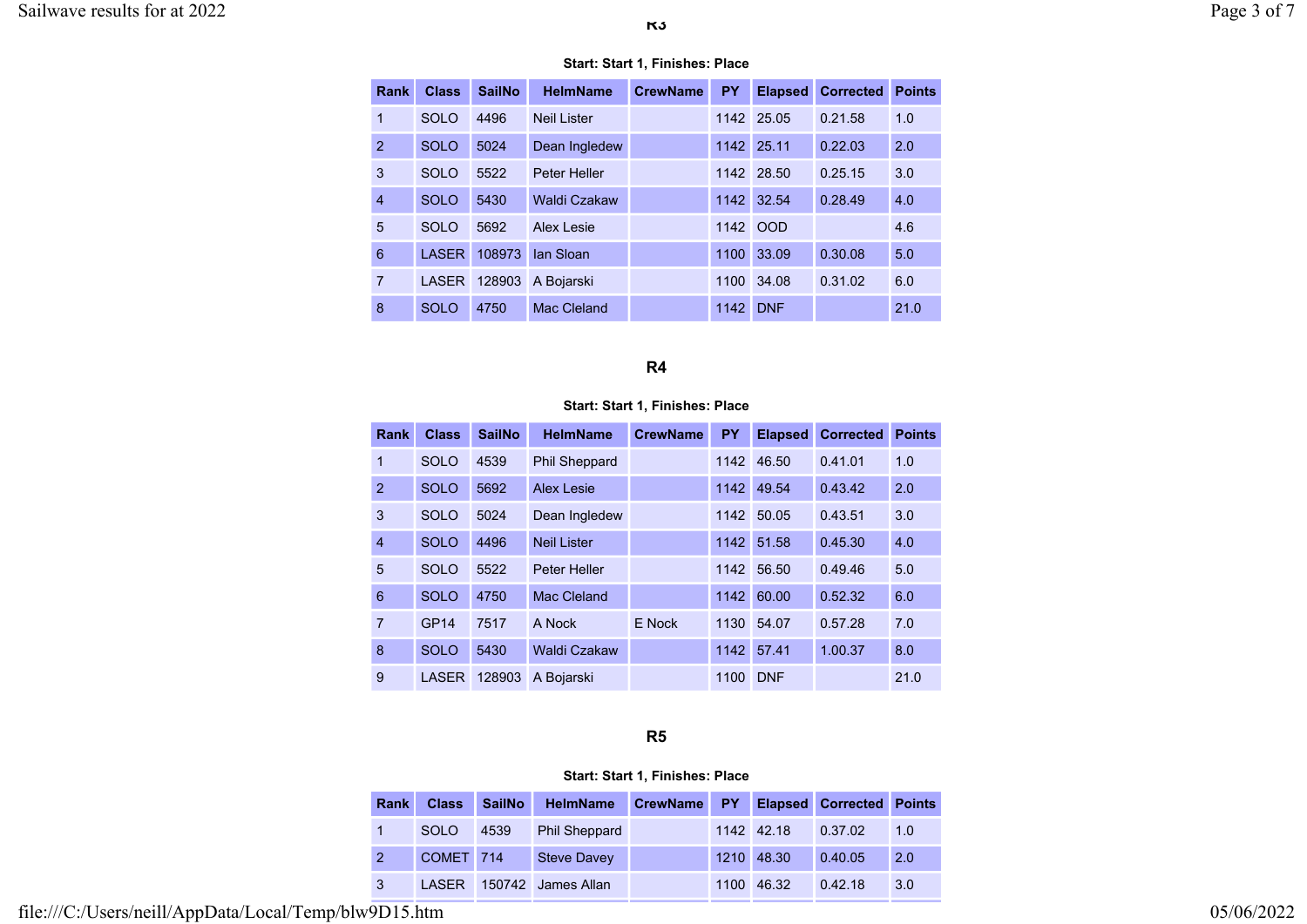| <b>Rank</b> | <b>Class</b> | <b>SailNo</b> | <b>HelmName</b> | <b>CrewName</b> | PY - |            | <b>Elapsed Corrected Points</b> |     |
|-------------|--------------|---------------|-----------------|-----------------|------|------------|---------------------------------|-----|
| 4           | SOLO         | 5692          | Alex Lesie      |                 |      | 1142 43.36 | 0.45.49                         | 4.0 |
| 5           | <b>SOLO</b>  | 5430          | Waldi Czakaw    |                 |      | 1142 44.29 | 0.46.45                         | 5.0 |
| 6           | <b>SOLO</b>  | 4750          | Mac Cleland     |                 |      | 1142 42.21 | 0.55.38                         | 6.0 |
|             | <b>SOLO</b>  | 5522          | Peter Heller    |                 |      | 1142 OOD   |                                 | 7.2 |

#### Start: Start 1, Finishes: Place

| Rank           | <b>Class</b> | <b>SailNo</b> | <b>HelmName</b>         | <b>CrewName</b> | <b>PY</b> | Place          | <b>Points</b> |
|----------------|--------------|---------------|-------------------------|-----------------|-----------|----------------|---------------|
| $\mathbf 1$    | <b>SOLO</b>  | 4539          | <b>Phil Sheppard</b>    |                 | 1142      | $\blacksquare$ | 1.0           |
| $\overline{2}$ | <b>LASER</b> | 150742        | James Allan             |                 | 1100      | 2              | 2.0           |
| 3              | <b>LASER</b> | 128903        | A Bojarski              |                 | 1100      | 3              | 3.0           |
| $\overline{4}$ | <b>SOLO</b>  | 4496          | Neil Lister             |                 | 1142      | $\overline{4}$ | 4.0           |
| 5              | <b>SOLO</b>  | 5522          | <b>Peter Heller</b>     |                 | 1142 5    |                | 5.0           |
| 6              | <b>SOLO</b>  | 4750          | Mac Cleland             |                 | 1142      | 6              | 6.0           |
| $\overline{7}$ | <b>SOLO</b>  | 5430          | Waldi Czakaw            |                 | 1142      | $\overline{7}$ | 7.0           |
| 8              | <b>COMET</b> | 807           | Joe Malone              |                 | 1210      | 8              | 8.0           |
| 9              | GP14         | 13328         | Peter Bowness Alen Kemp |                 | 1130      | 9              | 9.0           |

# R7

### Start: Start 1, Finishes: Place

| <b>Rank</b>    | <b>Class</b> | <b>SailNo</b> | <b>HelmName</b>       | <b>CrewName</b> | <b>PY</b> | <b>Elapsed</b> | <b>Corrected</b> | <b>Points</b> |
|----------------|--------------|---------------|-----------------------|-----------------|-----------|----------------|------------------|---------------|
| $\mathbf{1}$   | <b>SOLO</b>  | 4539          | <b>Phil Sheppard</b>  |                 |           | 1142 22.12     | 0.19.26          | 1.0           |
| 2              | <b>SOLO</b>  | 5692          | Alex Lesie            |                 |           | 1142 22.22     | 0.19.35          | 2.0           |
| 3              | <b>SOLO</b>  | 4496          | Neil Lister           |                 |           | 1142 23.00     | 0.20.08          | 3.0           |
| $\overline{4}$ | <b>SOLO</b>  | 5684          | <b>Kelvin Leggatt</b> |                 |           | 1142 23.06     | 0.20.14          | 4.0           |
| 5              | <b>SOLO</b>  | 5522          | Peter Heller          |                 |           | 1142 23.49     | 0.20.51          | 5.0           |
| 6              | <b>COMET</b> | 714           | <b>Steve Davey</b>    |                 |           | 1210 25.57     | 0.21.27          | 6.0           |
| $\overline{7}$ | <b>SOLO</b>  | 5430          | Waldi Czakaw          |                 |           | 1142 26.38     | 0.23.19          | 7.0           |
| 8              | <b>SOLO</b>  | 4750          | Mac Cleland           |                 | 1142      | <b>OOD</b>     |                  | 7.4           |
| 9              | Quba         | 5             | J Savage              |                 | 1260      | 31.05          | 0.49.20          | 8.0           |
|                |              |               |                       |                 |           |                |                  |               |

file:///C:/Users/neill/AppData/Local/Temp/blw9D15.htm 05/06/2022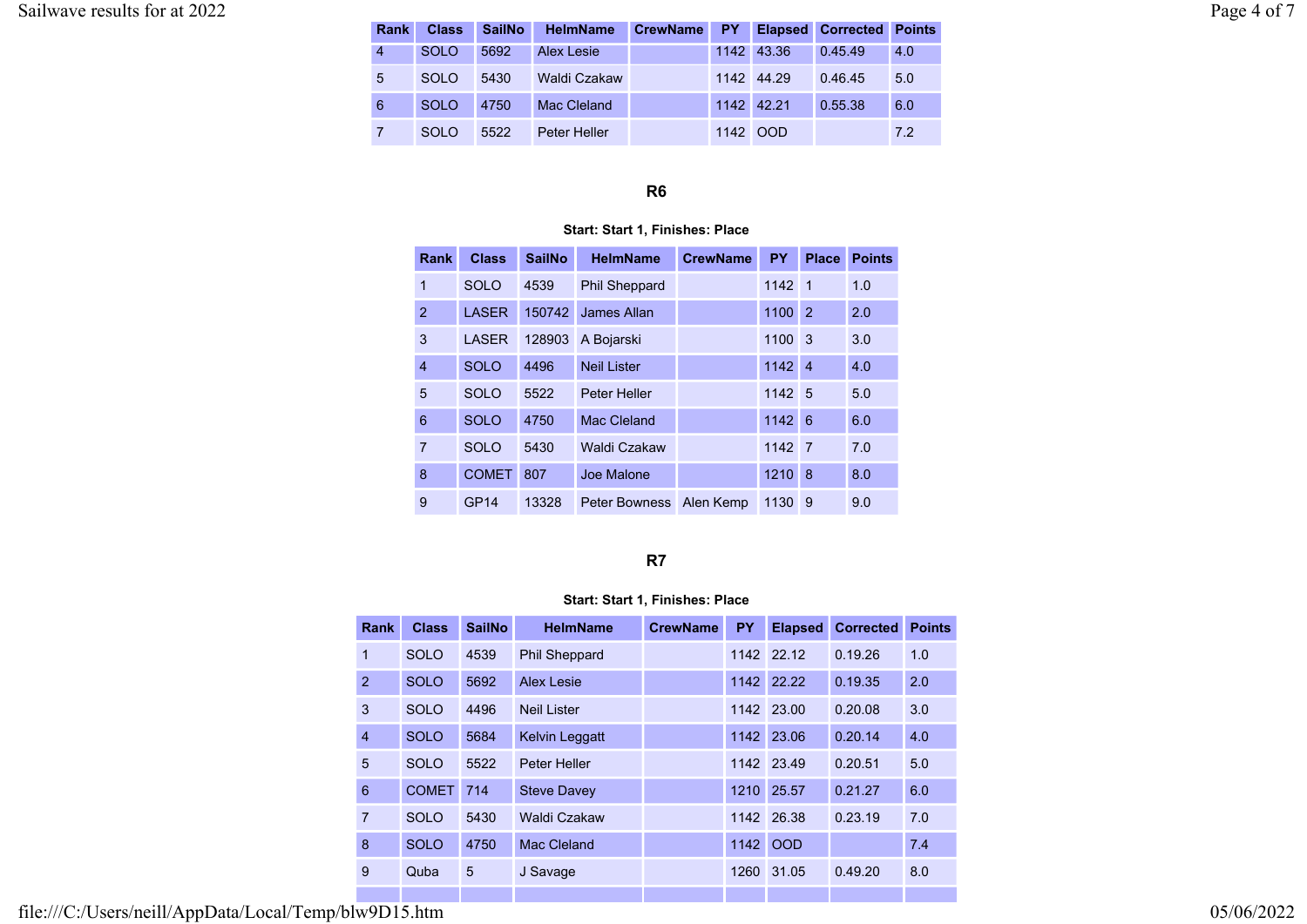| <b>Rank</b> |      | Class SailNo | <b>HelmName</b>              | CrewName PY Elapsed Corrected Points |            |         |      |
|-------------|------|--------------|------------------------------|--------------------------------------|------------|---------|------|
| 10          |      |              | SOLO 4358 Roger Thyer-Jiones |                                      | 1142 31.11 | 0.54.37 | 9.0  |
| 11          | SOLO | 5024         | Dean Ingledew                |                                      | 1142 OOD   |         | 14.8 |

#### Start: Start 1, Finishes: Place

| <b>Rank</b>    | <b>Class</b>     | <b>SailNo</b> | <b>HelmName</b>           | <b>CrewName</b> | <b>PY</b> | <b>Elapsed</b> | <b>Corrected</b> | <b>Points</b> |
|----------------|------------------|---------------|---------------------------|-----------------|-----------|----------------|------------------|---------------|
| $\overline{1}$ | <b>SOLO</b>      | 4539          | <b>Phil Sheppard</b>      |                 | 1142      | 33.46          | 0.29.34          | 1.0           |
| $\overline{2}$ | <b>SOLO</b>      | 5692          | <b>Alex Lesie</b>         |                 | 1142      | 34.03          | 0.29.49          | 2.0           |
| 3              | <b>COMET</b>     | 714           | <b>Steve Davey</b>        |                 | 1210      | 37.09          | 0.30.42          | 3.0           |
| $\overline{4}$ | <b>SOLO</b>      | 4496          | <b>Neil Lister</b>        |                 | 1142      | 39.14          | 0.34.21          | 4.0           |
| 5              | <b>SOLO</b>      | 5430          | Waldi Czakaw              |                 |           | 1142 40.00     | 0.35.02          | 5.0           |
| 6              | <b>SOLO</b>      | 5684          | <b>Kelvin Leggatt</b>     |                 | 1142      | 42.41          | 0.37.23          | 6.0           |
| $\overline{7}$ | <b>SOLO</b>      | 5522          | Peter Heller              |                 |           | 1142 43.17     | 0.37.54          | 7.0           |
| 8              | <b>SOLO</b>      | 4750          | Mac Cleland               |                 | 1142      | <b>OOD</b>     |                  | 7.4           |
| 9              | Quba             | 5             | J Savage                  |                 | 1260      | 44.52          | 0.53.25          | 8.0           |
| 10             | <b>SOLO</b>      | 4358          | <b>Roger Thyer-Jiones</b> |                 | 1142      | 44.52          | 0.58.56          | 9.0           |
| 11             | <b>RS VISION</b> |               |                           |                 | 1137      | 44.52          | 0.59.11          | 10.0          |
| 12             | <b>SOLO</b>      | 5024          | Dean Ingledew             |                 | 1142      | <b>OOD</b>     |                  | 14.8          |

R9

### Start: Start 1, Finishes: Place

| Rank           | <b>Class</b> | <b>SailNo</b> | <b>HelmName</b>      | <b>CrewName</b> | <b>PY</b> | <b>Elapsed</b> | <b>Corrected</b> | <b>Points</b> |
|----------------|--------------|---------------|----------------------|-----------------|-----------|----------------|------------------|---------------|
| 1              | <b>SOLO</b>  | 4539          | <b>Phil Sheppard</b> |                 | 1142      | 18.41          | 0.16.22          | 1.0           |
| $\overline{2}$ | SOLO.        | 4496          | Neil I ister         |                 | 1142      | 25.02          | 0.21.55          | 2.0           |
| 3              | <b>SOLO</b>  | 5692          | Alex Lesie           |                 |           | 1142 26.00     | 0.22.46          | 3.0           |
| $\overline{4}$ | <b>SOLO</b>  | 5684          | Kelvin Leggatt       |                 | 1142      | 26.10          | 0.22.55          | 4.0           |
| 5              | <b>SOLO</b>  | 4750          | Mac Cleland          |                 | 1142      | 26.23          | 0.23.06          | 5.0           |
| 6              | <b>LASER</b> | 128903        | A Bojarski           |                 | 1100      | 25.30          | 0.23.11          | 6.0           |
| $\overline{7}$ | <b>LASER</b> | 150742        | James Allan          |                 | 1100      | 25.45          | 0.23.25          | 7.0           |
| 8              | <b>SOLO</b>  | 5430          | <b>Waldi Czakaw</b>  |                 |           | 1142 27.05     | 0.23.43          | 8.0           |
|                |              |               |                      |                 |           |                |                  |               |